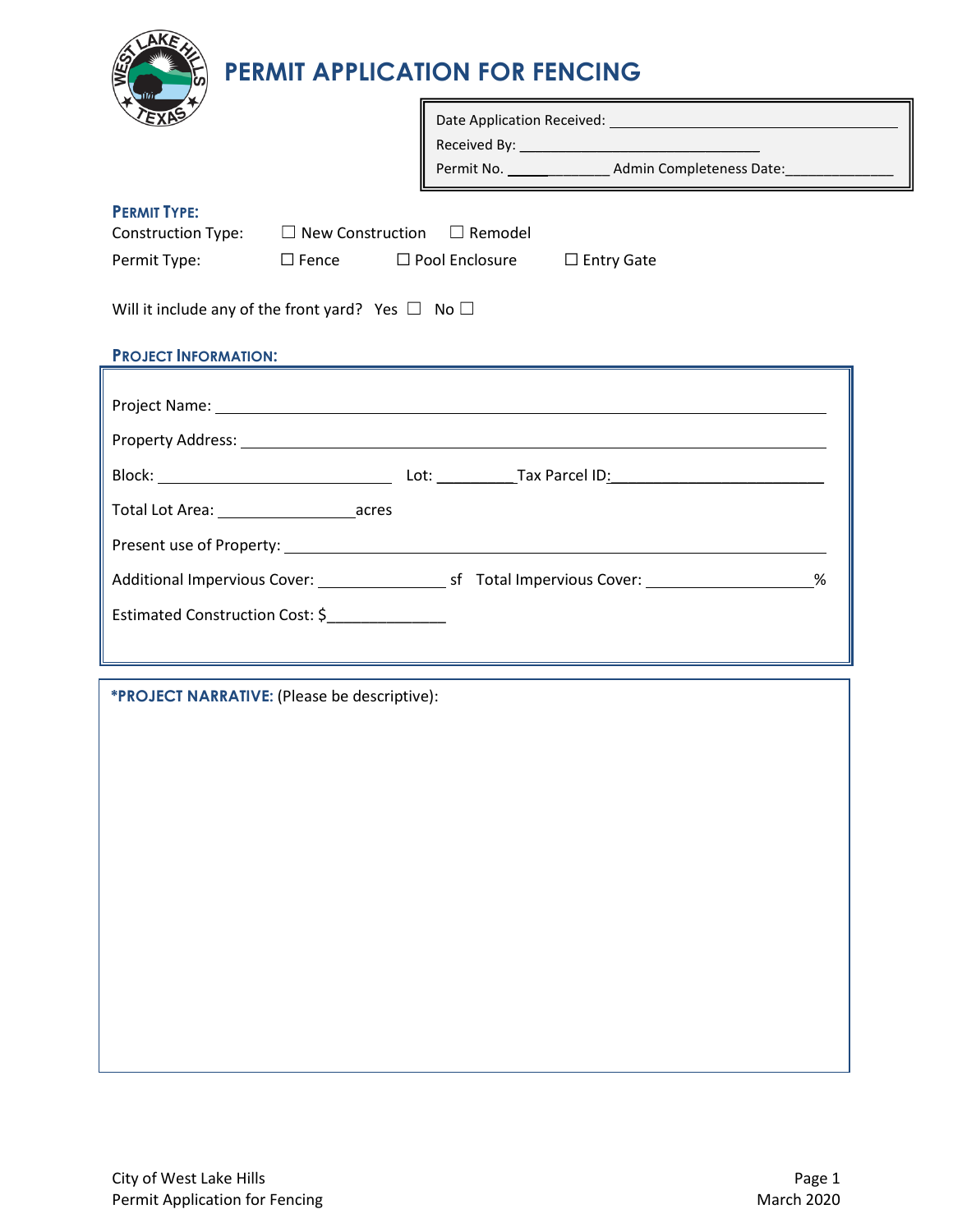

# **PERMIT APPLICATION FOR FENCING**

### **APPLICANT INFORMATION\*:**

| The agent is the official contact person for this project and the single point of contact. All correspondence<br>and communication will be conducted with the agent. If no agent is listed, the owner will be considered<br>the agent. |  |                         |  |  |  |  |
|----------------------------------------------------------------------------------------------------------------------------------------------------------------------------------------------------------------------------------------|--|-------------------------|--|--|--|--|
|                                                                                                                                                                                                                                        |  |                         |  |  |  |  |
|                                                                                                                                                                                                                                        |  |                         |  |  |  |  |
|                                                                                                                                                                                                                                        |  |                         |  |  |  |  |
|                                                                                                                                                                                                                                        |  |                         |  |  |  |  |
|                                                                                                                                                                                                                                        |  |                         |  |  |  |  |
|                                                                                                                                                                                                                                        |  |                         |  |  |  |  |
| <b>Contractor:</b> Email: Email: Email: Email: Email: Email: Email: Email: Email: Email: Email: Email: Email: Email: Email: Email: Email: Email: Email: Email: Email: Email: Email: Email: Email: Email: Email: Email: Email: Email    |  |                         |  |  |  |  |
|                                                                                                                                                                                                                                        |  | City: City: City: City: |  |  |  |  |

### **\*For projects valued at \$25,000 or greater, General Contractor registration form is required and subject to City of West Lake Hills Code, Section 22.03.130**

| 1. Does the project require the removal of any regulatory trees?                        | $\Box$ Yes $\Box$ No |
|-----------------------------------------------------------------------------------------|----------------------|
| If yes, a tree permit approval is required prior to permit issuance per Sec. 22.03.303. |                      |

2. Is the project located within any FEMA regulated floodplain?  $□$  Yes  $□$  No If yes, a Floodplain permit approval is required prior to permit issuance

#### **SUBMITTAL REQUIREMENTS**

| $\Box$ Completed and signed application                                                                     |  |  |  |
|-------------------------------------------------------------------------------------------------------------|--|--|--|
| $\Box$ Completed and signed Acknowledgment of Code of Ordinances                                            |  |  |  |
| $\Box$ General Contractor Registration Form (required for projects valued at \$25,000 and greater)          |  |  |  |
| $\Box$ A survey / site plan showing all improvements on the property and all setbacks in accordance to West |  |  |  |
| Lake Hills Code Sec. 22.03.281                                                                              |  |  |  |
| $\Box$ Location and dimensions of fence on property (can be included on the above site plan/survey)         |  |  |  |
| $\Box$ Elevations showing height of fence (measured from natural ground grade)                              |  |  |  |
| Design details/renderings of proposed fence<br>$\Box$                                                       |  |  |  |
| $\Box$ Pictures of existing site and pictures of existing fence, if applicable                              |  |  |  |
| $\Box$ Landscape plan and depiction of growth and size of vegetation 3 years from planting, if applicable   |  |  |  |
| $\Box$ 1 hard copy of application submittal package                                                         |  |  |  |
| $\Box$ PDFs of entire application submittal package                                                         |  |  |  |
| $\Box$ Detailed Narrative of Work (including description of variances if applicable)                        |  |  |  |
| $\Box$ Proof of ownership                                                                                   |  |  |  |
| $\Box$ Copy of driver and state licenses for all contractors (general and sub)                              |  |  |  |
| $\Box$ Proof of Liability Insurance (minimum \$600,000 unless otherwise specified)                          |  |  |  |
|                                                                                                             |  |  |  |